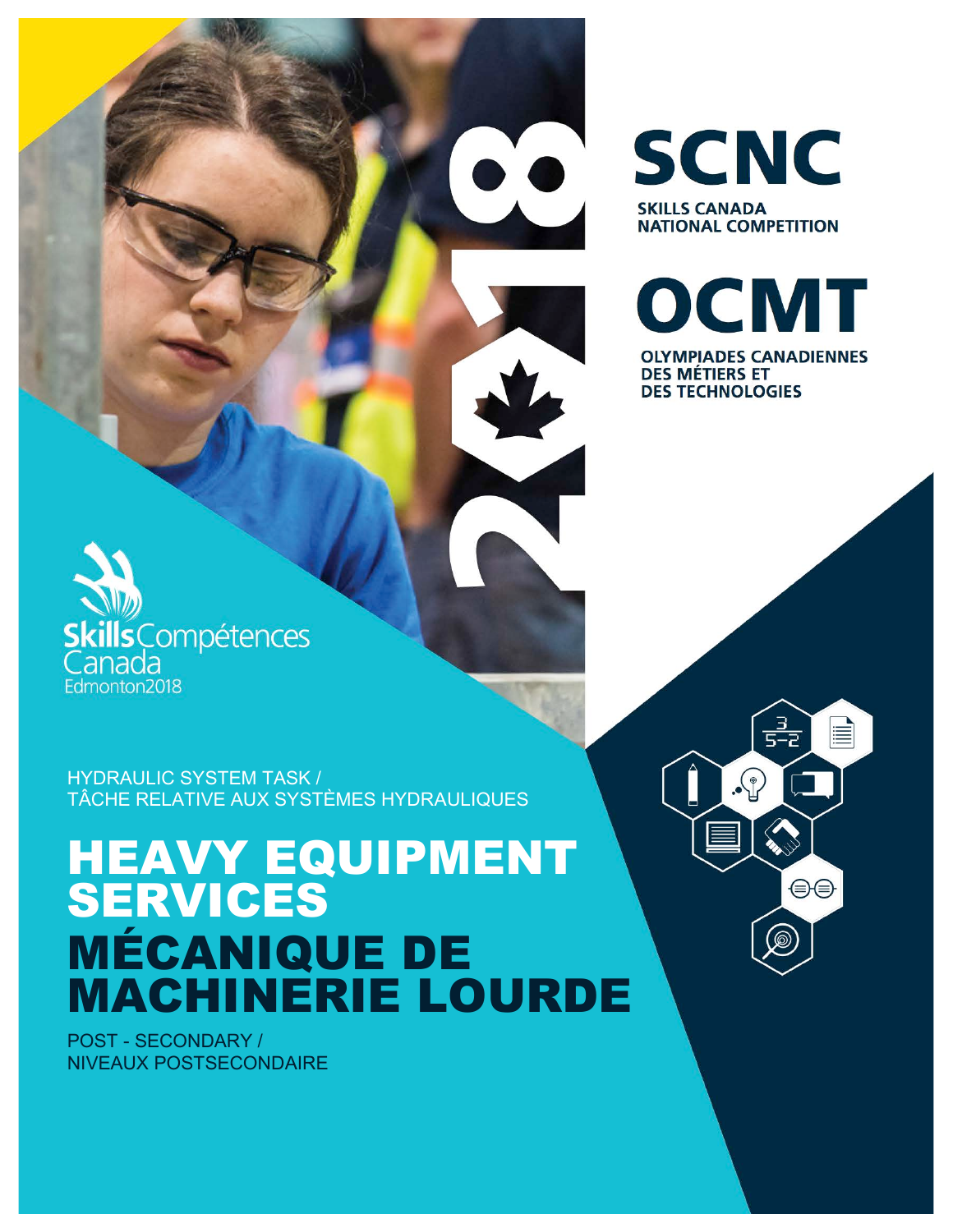

|                         | <b>Hydraulic System</b><br><b>TASK</b>                                                                     |            | $(1 \text{ of } 6)$                    |
|-------------------------|------------------------------------------------------------------------------------------------------------|------------|----------------------------------------|
|                         | Competitor number __________________                                                                       | Start time |                                        |
|                         |                                                                                                            |            | Finish time                            |
|                         | <b>Competition Overview</b>                                                                                |            |                                        |
| Time limit:             | 2 hours                                                                                                    |            |                                        |
| Equipment: Volvo loader |                                                                                                            |            |                                        |
| Number of tasks: 2      |                                                                                                            |            |                                        |
|                         | Task 1: Diagnose inoperative hydraulic functions.<br>Task 2: Disassemble and inspect a hydraulic cylinder. |            | <b>Value 80 %</b><br><b>Value 20 %</b> |

#### **General Instructions:**

The National Technical Committee (NTC) has all the materials you will need.

If you are unsure about any procedure, you may ask your judge for clarification. Marks may be deducted if the judge decides you should know the procedure.

Your judge will operate the machine for you for testing purposes.

Please be very specific with what you would like them to do.

Before you start, you must go through the following Hazard Assessment with your judge so that you will be able to work safely.



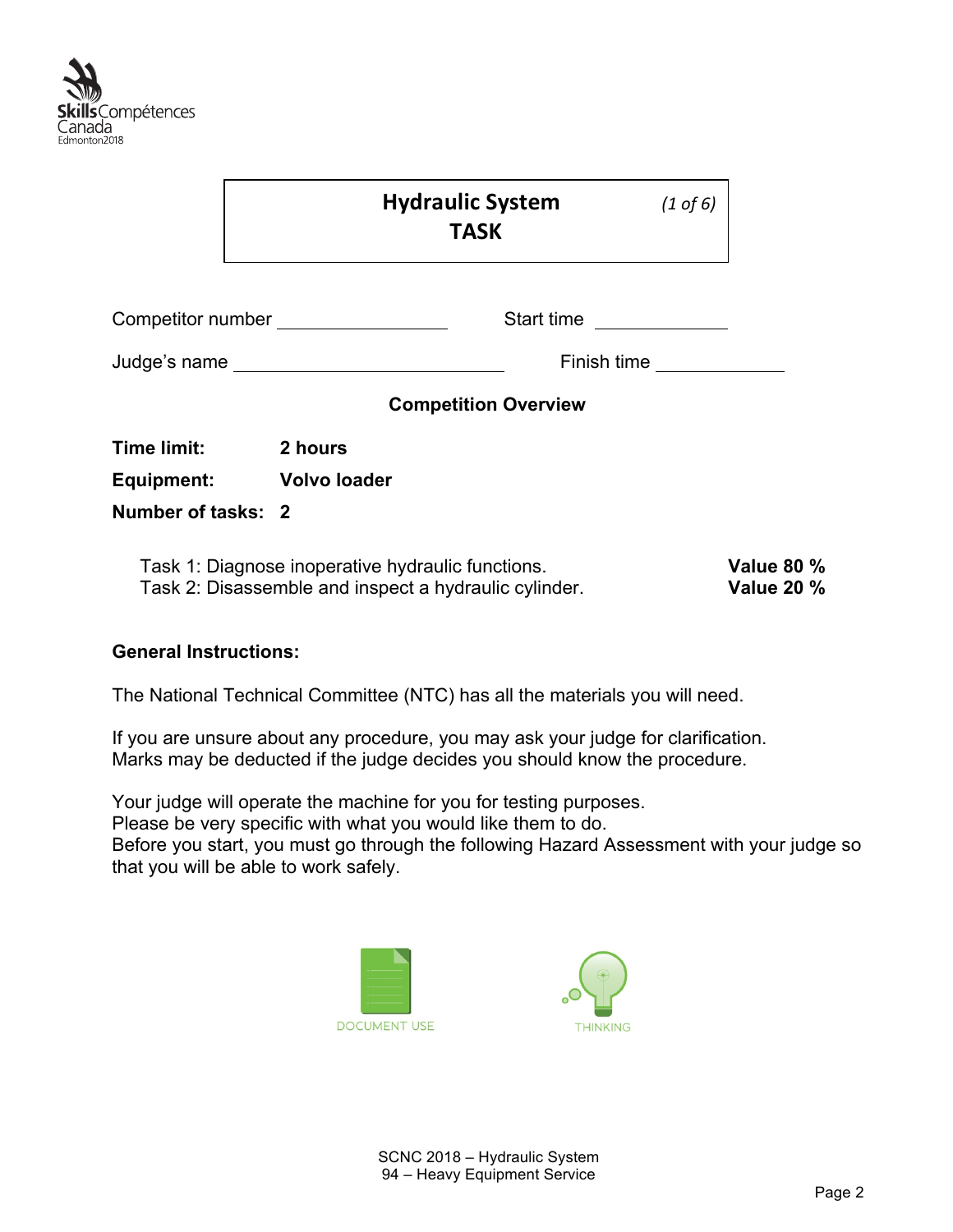

#### **Hazard Assessment:**

This Hazard Assessment is to discuss the following **7 hazards** and the counteractive measures you must take.

**Hazard 1:** Hot and moving engine parts can hurt you.



§ Keep hands clear of exhaust components and moving objects. (Fan, pulleys and belts.)

**Hazard 2:** Hydraulic systems can create extreme forces.



Stay clear and keep others clear of pinch zones near the machine.

**Hazard 3:** Raised hydraulic components may not hold raised equipment.



- Use the supplied safety supports.
- The judge will assist you with these safety supports.
- Lower all implements once testing is complete.

**Hazard 4:** Highly pressurized oil can pierce skin.



- § Only use a piece of cardboard or similar material to check for any leaks.
- Do not direct pressurized oil toward your skin.
- Ensure that the system is off and depressurized.

**Hazard 5:** You might slip on any spilled hydraulic oil.



Wipe and clean all oil drips and spills immediately.

**Hazard 6:** Hot components and fluids can cause severe burning.



Use caution when touching any parts in the hydraulic and engine system.

**Hazard 7:** Pressurized components (accumulators) can explode causing death or severe injury if mishandled or dropped.



Follow the manufacturer's instructions and procedures.

I have read this hazard assessment and the judge has explained it to me. I understand the hazards and I will take precautions to avoid them. Competitor's name Judge's name Date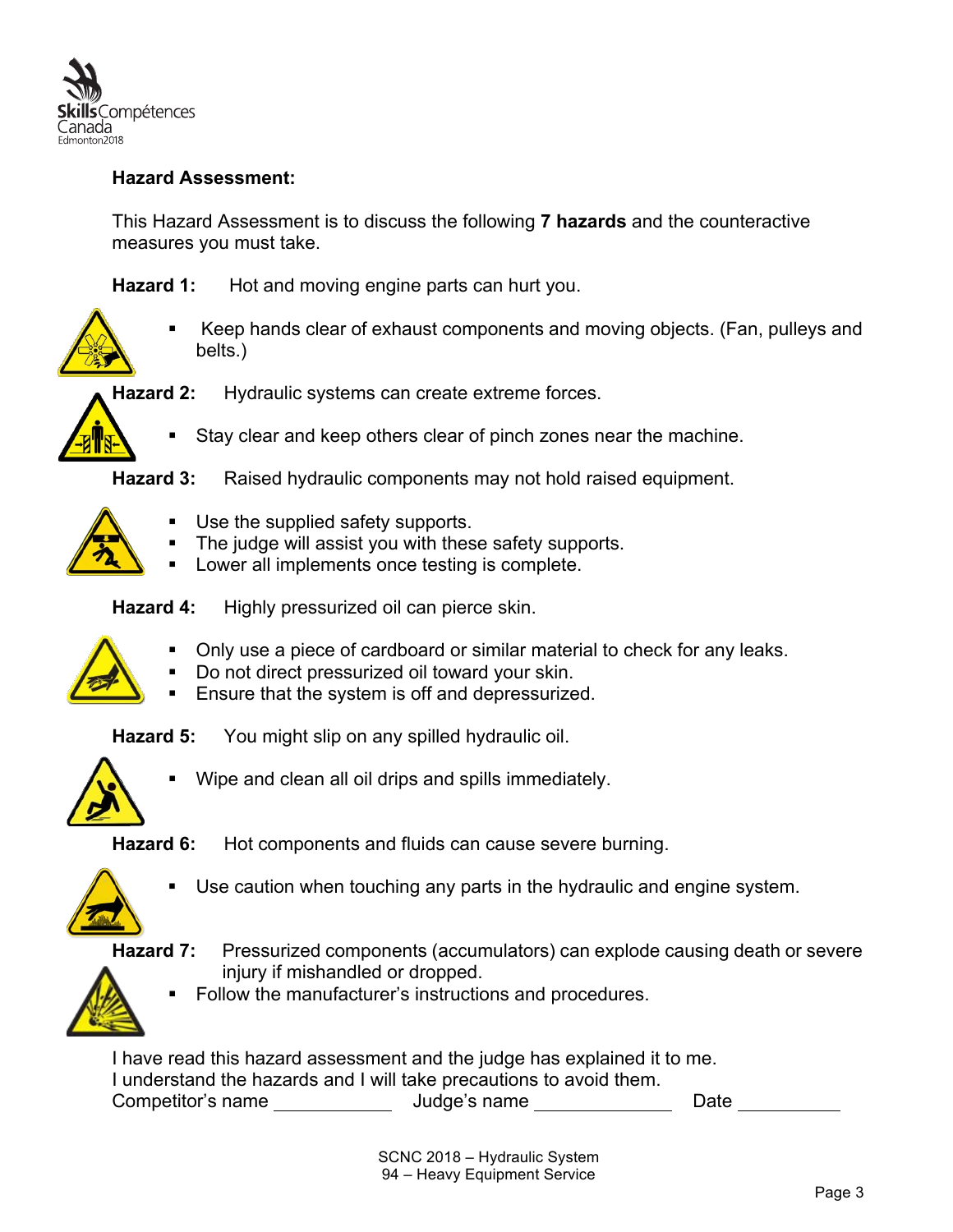

#### **Evaluation:**

Number of marks possible: **16.7**

| <b>Skills evaluated</b>                                           |
|-------------------------------------------------------------------|
|                                                                   |
| a. Use of safety equipment. Safe and clean workspace              |
| b. Use and interpretation of service manuals & schematic diagrams |
| c. Logical order of repair                                        |
| d. Proper use of tools                                            |
| e. Precise adjustment of components                               |
| f. Accurate measurements                                          |
| g. Superior Workmanship                                           |
| h. Identification of faults, codes, or components                 |



*If you cannot proceed with a task, ask your judge for assistance.* 



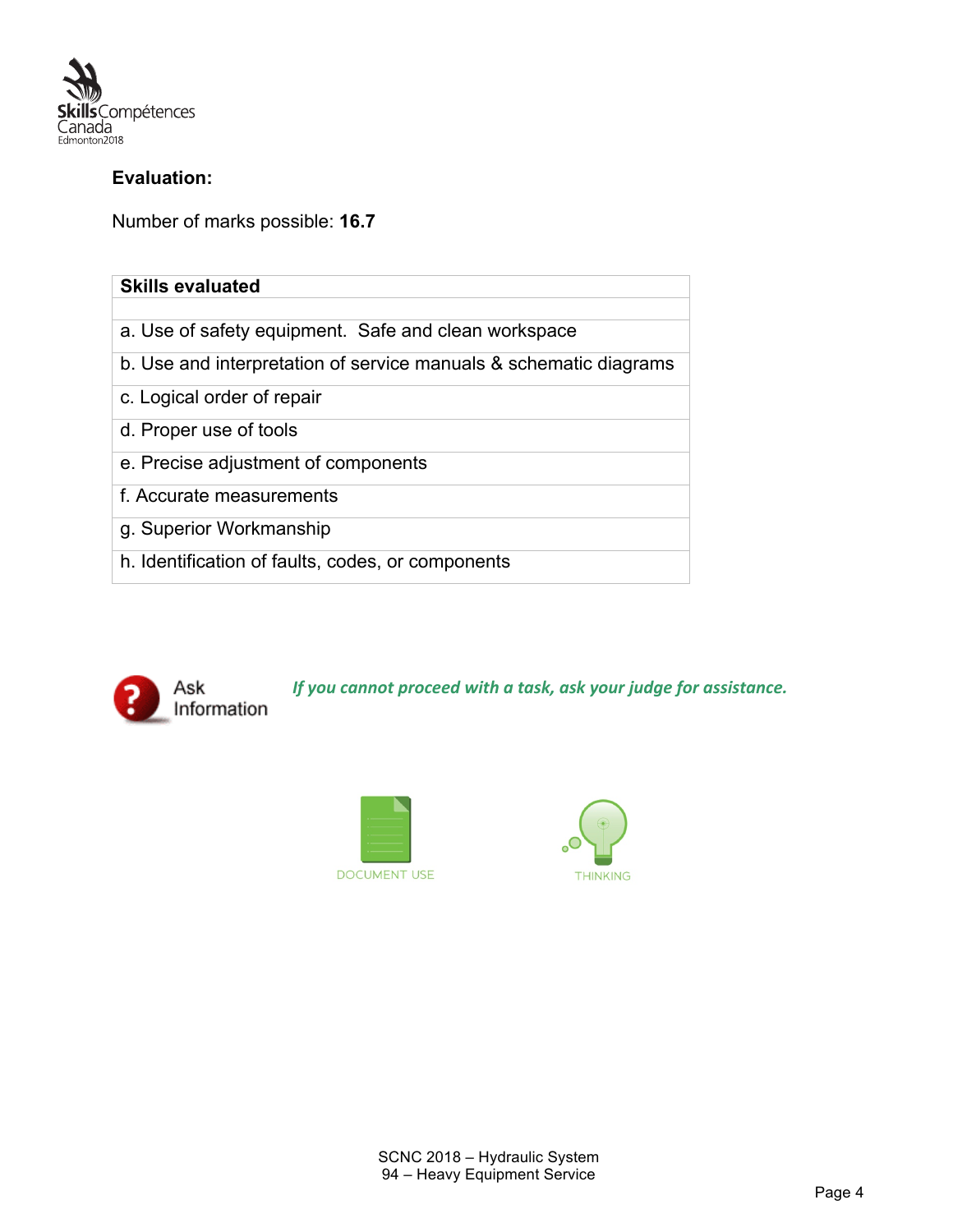

### **Task 1 of 2: Diagnose inoperative hydraulic functions. Value 80 %**

- 1. Follow the manufacturer's procedures to safely, appropriately, and accurately:
	- Diagnose inoperative hydraulic functions.
- 2. In point form; briefly record your findings and any adjustments or components that were out of specifications.

\_\_\_\_\_\_\_\_\_\_\_\_\_\_\_\_\_\_\_\_\_\_\_\_\_\_\_\_\_\_\_\_\_\_\_\_\_\_\_\_\_\_\_\_\_\_\_\_\_\_\_\_\_\_\_\_\_\_\_\_\_\_\_\_\_\_\_\_\_\_\_\_\_\_\_\_\_\_\_\_

\_\_\_\_\_\_\_\_\_\_\_\_\_\_\_\_\_\_\_\_\_\_\_\_\_\_\_\_\_\_\_\_\_\_\_\_\_\_\_\_\_\_\_\_\_\_\_\_\_\_\_\_\_\_\_\_\_\_\_\_\_\_\_\_\_\_\_\_\_\_\_\_\_\_\_\_\_\_\_\_ \_\_\_\_\_\_\_\_\_\_\_\_\_\_\_\_\_\_\_\_\_\_\_\_\_\_\_\_\_\_\_\_\_\_\_\_\_\_\_\_\_\_\_\_\_\_\_\_\_\_\_\_\_\_\_\_\_\_\_\_\_\_\_\_\_\_\_\_\_\_\_\_\_\_\_\_\_\_\_\_ \_\_\_\_\_\_\_\_\_\_\_\_\_\_\_\_\_\_\_\_\_\_\_\_\_\_\_\_\_\_\_\_\_\_\_\_\_\_\_\_\_\_\_\_\_\_\_\_\_\_\_\_\_\_\_\_\_\_\_\_\_\_\_\_\_\_\_\_\_\_\_\_\_\_\_\_\_\_\_\_ \_\_\_\_\_\_\_\_\_\_\_\_\_\_\_\_\_\_\_\_\_\_\_\_\_\_\_\_\_\_\_\_\_\_\_\_\_\_\_\_\_\_\_\_\_\_\_\_\_\_\_\_\_\_\_\_\_\_\_\_\_\_\_\_\_\_\_\_\_\_\_\_\_\_\_\_\_\_\_\_ \_\_\_\_\_\_\_\_\_\_\_\_\_\_\_\_\_\_\_\_\_\_\_\_\_\_\_\_\_\_\_\_\_\_\_\_\_\_\_\_\_\_\_\_\_\_\_\_\_\_\_\_\_\_\_\_\_\_\_\_\_\_\_\_\_\_\_\_\_\_\_\_\_\_\_\_\_\_\_\_ \_\_\_\_\_\_\_\_\_\_\_\_\_\_\_\_\_\_\_\_\_\_\_\_\_\_\_\_\_\_\_\_\_\_\_\_\_\_\_\_\_\_\_\_\_\_\_\_\_\_\_\_\_\_\_\_\_\_\_\_\_\_\_\_\_\_\_\_\_\_\_\_\_\_\_\_\_\_\_\_



*If you cannot proceed with a task, ask your judge for assistance.* 



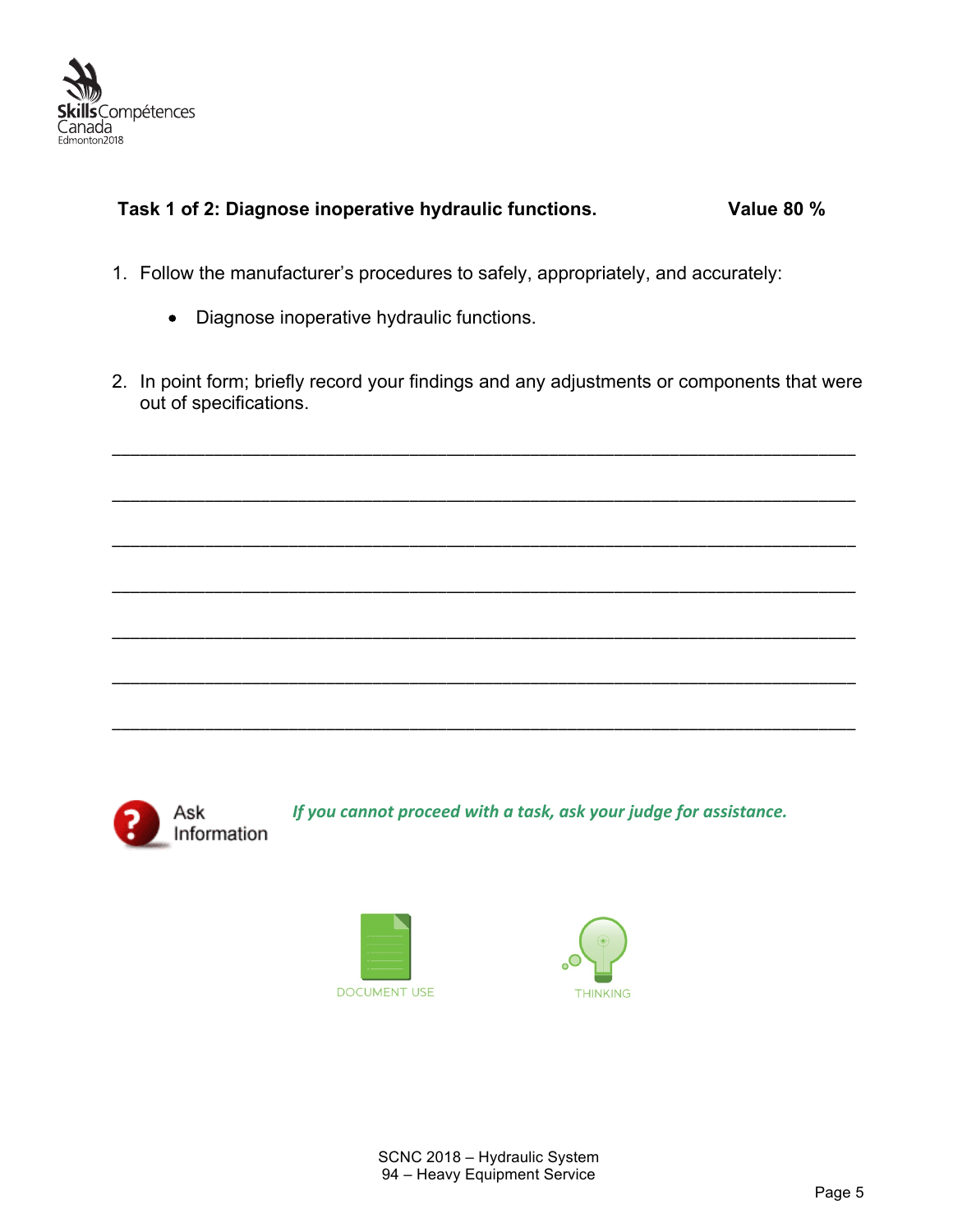

#### **Task 2: Disassemble and inspect a hydraulic cylinder. Value 20 %**

- 3. Follow the manufacturer's procedures to safely, appropriately, and accurately:
	- Disassemble and inspect a hydraulic cylinder.
- 4. In point form; briefly record your findings and any adjustments or components that were out of specifications.

\_\_\_\_\_\_\_\_\_\_\_\_\_\_\_\_\_\_\_\_\_\_\_\_\_\_\_\_\_\_\_\_\_\_\_\_\_\_\_\_\_\_\_\_\_\_\_\_\_\_\_\_\_\_\_\_\_\_\_\_\_\_\_\_\_\_\_\_\_\_\_\_\_\_\_\_\_\_\_\_

\_\_\_\_\_\_\_\_\_\_\_\_\_\_\_\_\_\_\_\_\_\_\_\_\_\_\_\_\_\_\_\_\_\_\_\_\_\_\_\_\_\_\_\_\_\_\_\_\_\_\_\_\_\_\_\_\_\_\_\_\_\_\_\_\_\_\_\_\_\_\_\_\_\_\_\_\_\_\_\_

\_\_\_\_\_\_\_\_\_\_\_\_\_\_\_\_\_\_\_\_\_\_\_\_\_\_\_\_\_\_\_\_\_\_\_\_\_\_\_\_\_\_\_\_\_\_\_\_\_\_\_\_\_\_\_\_\_\_\_\_\_\_\_\_\_\_\_\_\_\_\_\_\_\_\_\_\_\_\_\_

\_\_\_\_\_\_\_\_\_\_\_\_\_\_\_\_\_\_\_\_\_\_\_\_\_\_\_\_\_\_\_\_\_\_\_\_\_\_\_\_\_\_\_\_\_\_\_\_\_\_\_\_\_\_\_\_\_\_\_\_\_\_\_\_\_\_\_\_\_\_\_\_\_\_\_\_\_\_\_\_

\_\_\_\_\_\_\_\_\_\_\_\_\_\_\_\_\_\_\_\_\_\_\_\_\_\_\_\_\_\_\_\_\_\_\_\_\_\_\_\_\_\_\_\_\_\_\_\_\_\_\_\_\_\_\_\_\_\_\_\_\_\_\_\_\_\_\_\_\_\_\_\_\_\_\_\_\_\_\_\_

\_\_\_\_\_\_\_\_\_\_\_\_\_\_\_\_\_\_\_\_\_\_\_\_\_\_\_\_\_\_\_\_\_\_\_\_\_\_\_\_\_\_\_\_\_\_\_\_\_\_\_\_\_\_\_\_\_\_\_\_\_\_\_\_\_\_\_\_\_\_\_\_\_\_\_\_\_\_\_\_

\_\_\_\_\_\_\_\_\_\_\_\_\_\_\_\_\_\_\_\_\_\_\_\_\_\_\_\_\_\_\_\_\_\_\_\_\_\_\_\_\_\_\_\_\_\_\_\_\_\_\_\_\_\_\_\_\_\_\_\_\_\_\_\_\_\_\_\_\_\_\_\_\_\_\_\_\_\_\_\_



*If you cannot proceed with a task, ask your judge for assistance.*